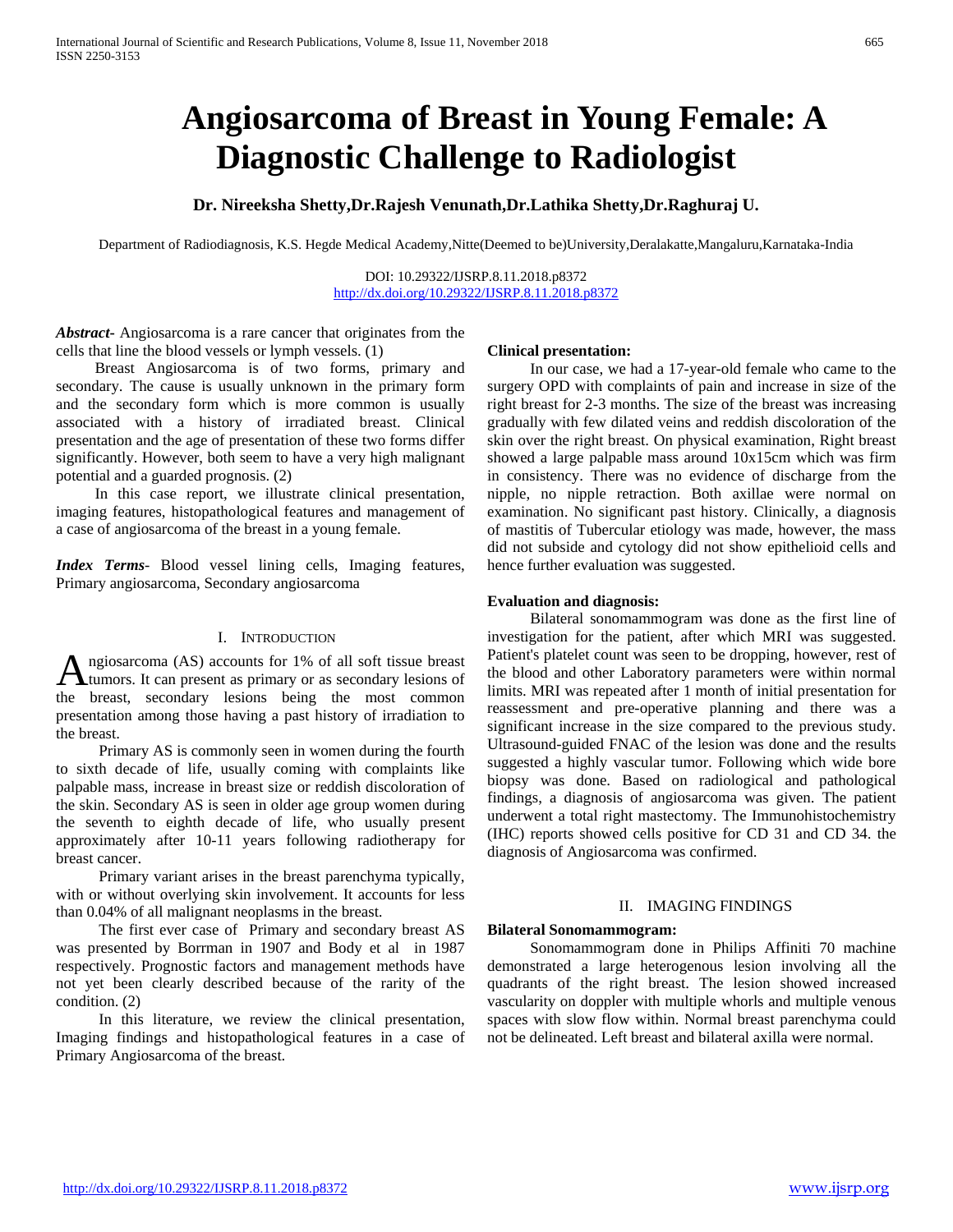

**Image.1: Grey scale image demonstrating a fairly well-defined heterogenous lesion with multiple vascular spaces within**

# **MRI FINDINGS:**



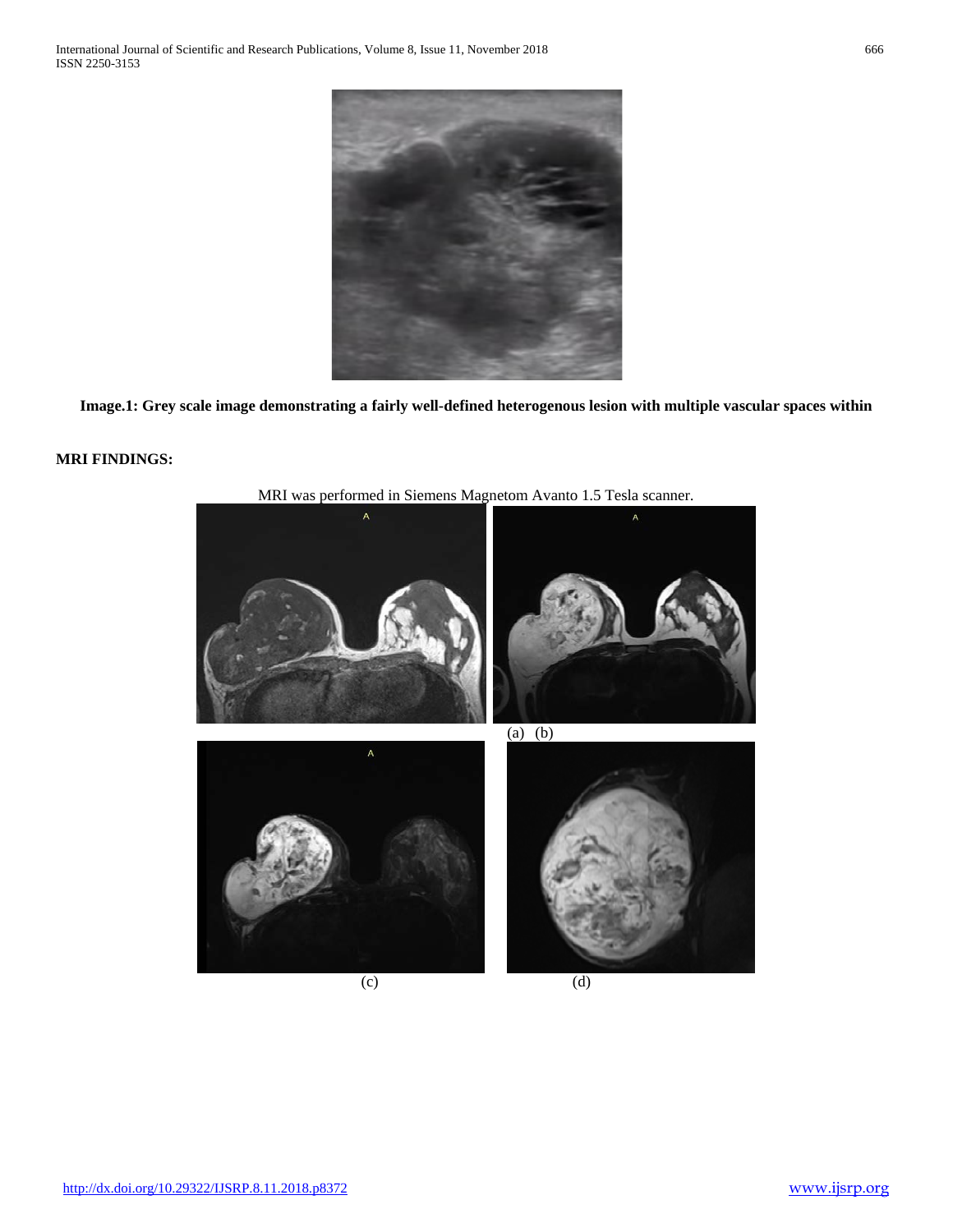

**Image.2: MRI of right breast showed a large well encapsulated heterogeneously enhancing lesion.(a)Axial T1W image showing heterogeneously hypointense lesion.(b)&(c)Axial T2W and STIR images showing heterogeneously hyperintense lesion with multiple haemorrhagic and cystic areas within.(d)&(e)Sagittal and coronal T2 W images showing fluid-fluid levels ,slit like vascular spaces and flow voids within.(f)Axial diffusion weighted images showing multiple ill-defined areas of diffusion restriction.**



**Image 3: Axial and Coronal T2 W MR images of the same patient in a study done after 1 month. There is significant increase in the size of the lesion compared to the previous study. Large well encapsulated solid-cystic mass with internal vascular spaces is seen.**

#### III. HISTOPATHOLOGICAL FINDINGS

 Fine needle aspiration cytology was advised for the patient in order to rule out a possibility of malignancy. The specimen received by laboratory consisted of single pale brown tissue measuring 2.5x1. 5x1cm.Histopathological examination showed micropapillary fronds lined by epithelial and myoepithelial cells supported by fibrovascular stroma. Adjoining tissue showed Pseudoangiomatous stromal hyperplasia like stroma and organizing hematoma. Immunohistochemical studies revealed a positive reaction of the neoplastic cells for; CD34, CD31, and the results appeared negative for Pan CK,Her 2 neu . The patient underwent Radical modified mastectomy for the same and the received mastectomy specimen measured 14.5x10x4.5cm, solid and cystic areas are seen with multiple papillary projections. The lesion was away from the nipple-areolar complex and resected margins were free from the lesion. On microscopy, the tumor composed of cystic areas filled with necrotic and hemorrhagic material and lined by endothelial cells arranged in papillae with complex branching pattern. Endothelial cells are spindle to epitheloid having a hyperchromatic nucleus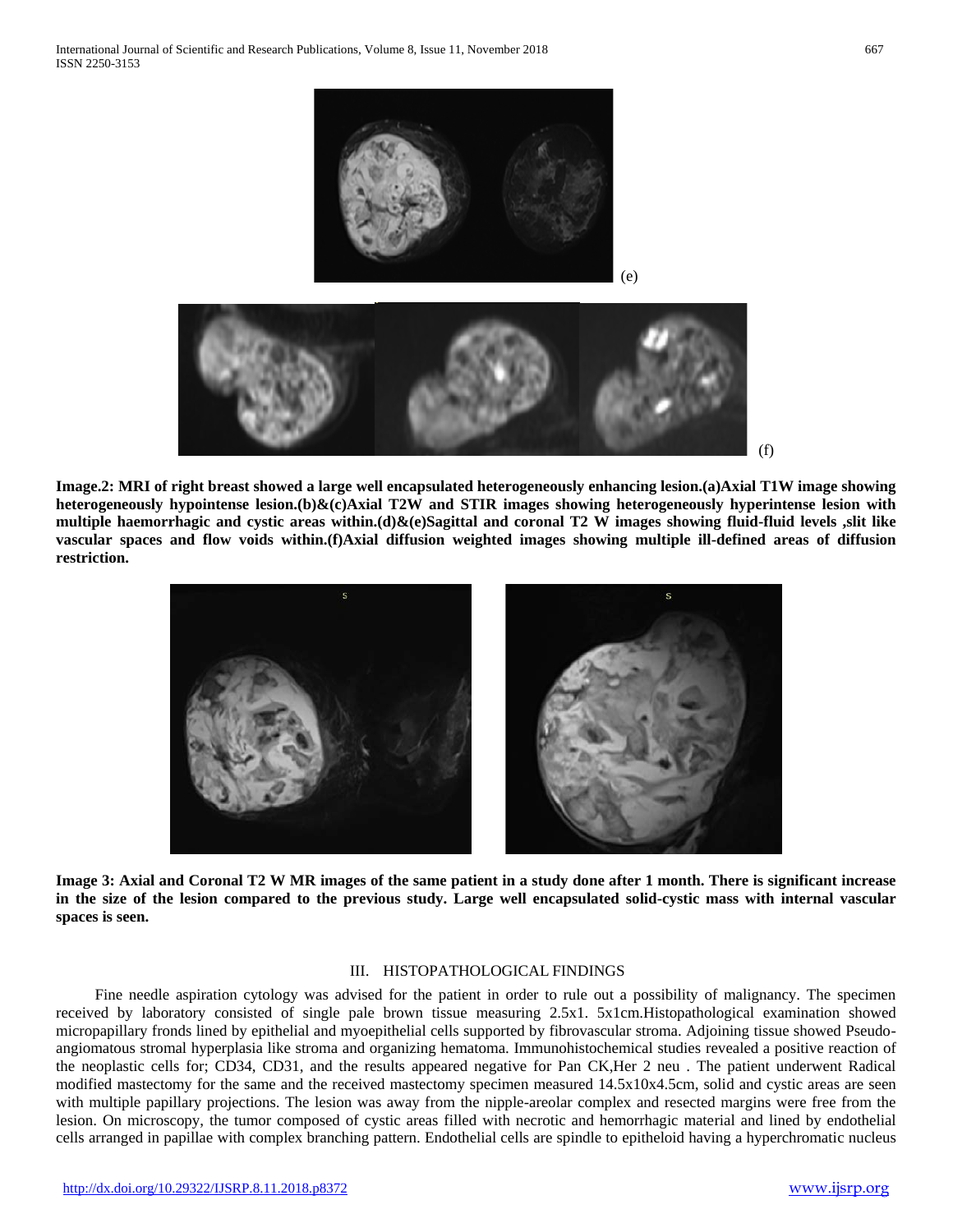with significant pleomorphism. Tumor cells were arranged in solid nests and focal cribriform spaces having a pleomorphic hyperchromatic nucleus. Solid areas showed focal atypical mitosis(10-12/10hpf). Many areas showed capillary and cavernous hemangioma-like areas. More than half of the tumor cells composed of necrosis. Focal areas of blood vessels, papillary projections, and the hyperplastic epithelium is noted. Nipple-areola complex is free from the tumor.



**Image 4: Slides were air-dried and fixed in alcohol and stained by Giemsa and Papanicolaou stain.a)&b)Tumor composed of cystic areas filled with necrotic and hemorrhagic material and lined by endothelial cells arranged in papillae with complex branching pattern. c)&d)Endothelial cells show hyperchromatic nucleus with significant pleomorphism.Tumor cells are seen arranged in solid nests and focal cribriform spaces having pleomorphic hyperchromatic nucleus.**

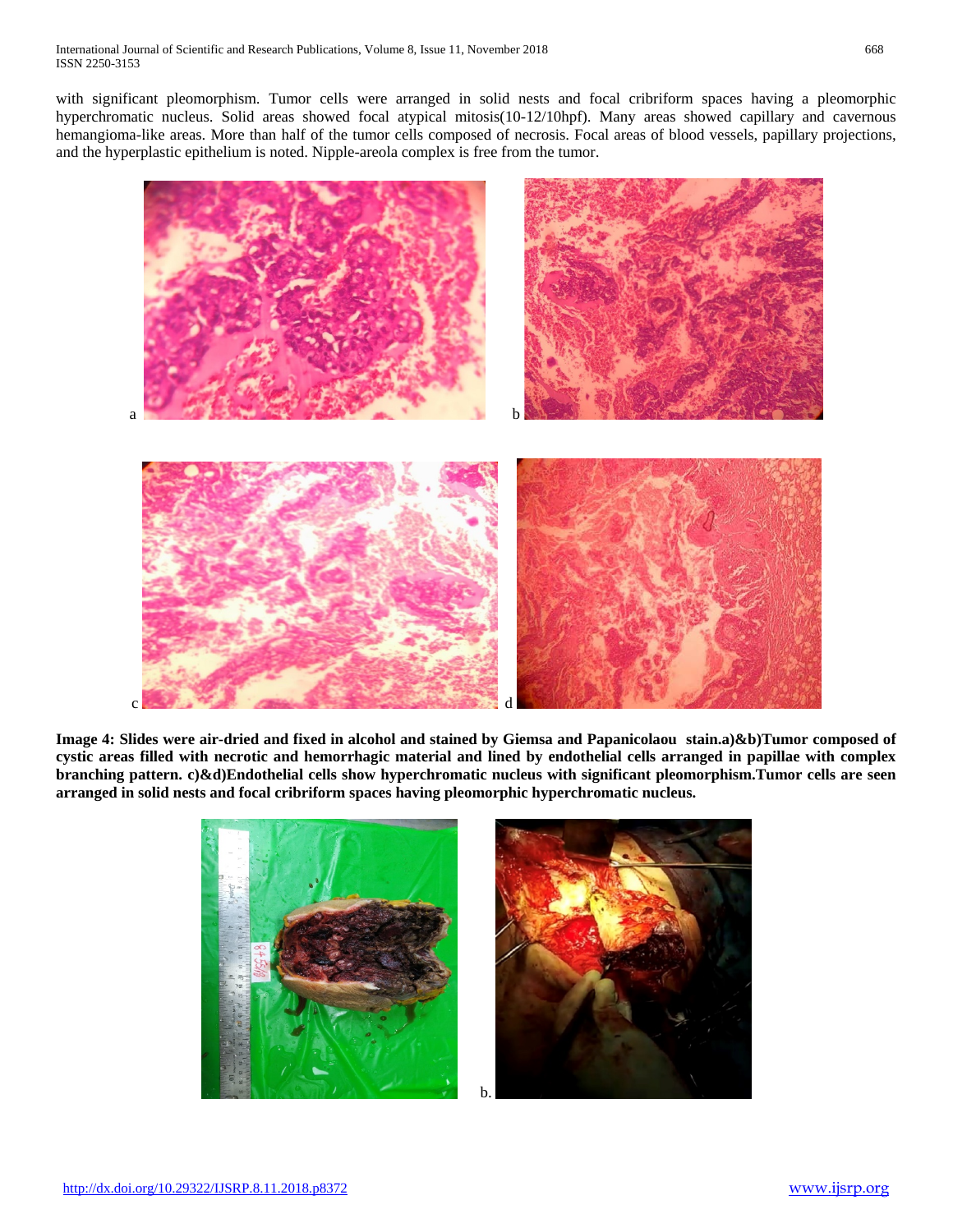**Image 4: a) Gross specimen of right breast shows Grey brown areas with focal grey white areas. Solid and cystic components are seen with multiple papillary projections. Areas of haemorrhage and necrosis are also noted. b)Intra-op image during right modified radical mastectomy shows a highly vascular tumor.**

# IV. DISCUSSION

 Angiosarcomas are tumors arising from an endovascular origin. These are rare tumors which can arise from any organ in the body.

 Although rare, breast is one of the favorable sites for angiosarcoma with an incidence of approximately 8%.

 Until now 187 cases of angiosarcoma have been reported. Besides the head, thigh, and arm, the breast is one of the more common sites for angiosarcoma. However, only 0.04% of malignant breast tumors have been reported to be angiosarcoma. (3)

 Primary breast angiosarcomas occur most commonly in women between the ages of 20-40 years, and typically present as an ill-defined breast mass. Secondary angiosarcomas usually occur in older women, following the treatment of breast cancer. They can arise in the lymphedematous upper extremity or in the chest wall, following radical mastectomy and irradiation, or in the breast parenchyma itself following a breast-conservative treatment.

 Because of its rarity and its deceptive benign histologic appearance, angiosarcomas of the breast are often misinterpreted as benign lesions at initial biopsies.

 There is no significant characteristic mammographic pattern for angiosarcoma, however, the literature shows varied appearances like ill-defined breast masses without spiculations and calcifications which are common in other breast malignancies. Even on sonomammogram, Angiosarcomas have variable features such as well-circumscribed or poorly marginated , hypoechoic or mixed echoic masses. Depending on the presence of vascular channels and cellular components, the heterogeneity of the lesion differs.

 Unlike most of the other malignant breast lesions, angiosarcoma does not show angular margins and posterior shadowing. On color Doppler ultrasound, they show increased vascularity within the lesions with multiple vascular channels. The ultrasound and mammography appearance of angiosarcoma are non-specific. Magnetic imaging resonance (MRI) examination is a better diagnostic tool in breast angiosarcoma. Low-grade angiosarcoma presents as a large lobulated mass with indistinct borders that shows hypointense signal on T1-weighted images and hyperintense on T2-weighted images, high-grade angiosarcoma demonstrates hyperintensity on both T1 weighted and T2 weighted images, with mixed intensity foci within the tumor which is contributed by hemorrhage or venous lakes. Aggressive breast angiosarcomas show rapid post contrast enhancement and washout pattern.  $(4)(5)(6)(7)(8)$ .

 Histopathologically, tumors characteristically show anastomosing vascular channels with neoplastic and proliferative endothelial cell lining, with mild cytologic atypia and rare mitotic figures. Solid areas are composed of numerous large neoplastic cells arranged in sheets without characteristic blood channels, and frequent mitotic figures with high-grade tumors showing large areas of necrosis. Immunohistochemical studies play an important role in differentiating angiosarcoma from other poorly differentiated carcinomas, soft tissue sarcomas, and malignant melanomas. In well-differentiated angiosarcomas, neoplastic cells have a strong positive reaction for CD34, CD31, vimentin, and factor VIII-related antigens.

 Angiosarcoma is a very aggressive tumor with a poor lookout, a high rate of local recurrence, and multiple-organ involvement, especially in the lungs, liver, regional lymph nodes, and bones (10). Prognosis depends on the tumor histologic grade.

 Treatment of angiosarcoma is challenging owing to the unpredictable behavior of the tumor. However, wide local excision, Modified radical mastectomy or mastectomy followed by adjuvant chemotherapy have shown acceptable outcomes(4),(9). Dissemination of angiosarcoma happens via the hematological route, therefore chemotherapy after surgery, especially for high-grade tumors, or in cases of distant metastasis, is seen to be beneficial (2).

 Perilobular hemangioma which is a benign lesion is the differential diagnosis that should be borne in mind for angiomatous lesions of the breast.

# V. CONCLUSION

 As we know from literature, the incidence of primary angiosarcoma is rare. However, it should be considered as a differential diagnosis with fibroadenoma or phyllodes tumor. High-grade angiosarcomas may show similar histopathological features as other soft tissue sarcomas, in such cases, immunohistochemical (IHC) studies are useful for confirming the diagnosis. (11)

 Although a diagnostic pitfall has been repeatedly emphasized in some of the previous reports, the problem of underdiagnosing still persists in recent years. In a few of the cases, there was a delay of up to two years in recognizing the malignant nature of the tumor.

## **REFERENCES**

- [1] Angiosarcoma of the Breast. Am Cancer Soc. 2017 Sep 25;
- [2] Arora TK, Terracina KP, Soong J, Idowu MO, Takabe K. Primary and secondary angiosarcoma of the breast. Gland Surg. 2014 Feb;3(1):28–34.
- [3] Schnarkowski P,Kessler M,Arnholdt H,Helmberger T,Angiosarcoma of the breast: mammographic, sonographic, and pathological findings - European Journal of Radiology. article S0720-048X(96)01116-3/pdf
- [4] Bennani A, Chbani L, Lamchahab M, Wahbi M, Alaoui FF, Badioui I, et al. Primary angiosarcoma of the breast: a case report. Diagn Pathol. 2013;8:66. doi: 10.1186/1746-1596-8-66.
- [5] Sriussadaporn S, Angspatt A. Primary angiosarcoma of the breast: a case report and review of the literature. J Med Assoc Thai. 2013;96(3):378–382.
- [6] Bhosale SJ, Kshirsagar AY, Patil MV, Wader JV, Nangare N, Patil PP. Primary angiosarcoma of breast: A case report. Int J Surg Case Rep. 2013;4(4):362–364. doi: 10.1016/j.ijscr.2013.01.016 .
- [7] Costa S, Graça SA, Ferreira A, Maciel J. Breast angiosarcoma secondary to phyllodes tumour. BMJ Case Rep. 2012;3(2012) doi: 10.1136/bcr-2012- 007545 .
- [8] Yang WT, Hennessy BT, Dryden MJ, Valero V, Hunt KK, Krishnamurthy S. Mammary Angiosarcomas: Imaging Findings in 24 Patients. Radiology. 2007;242(3):725–734. doi: 10.1148/radiol.2423060163